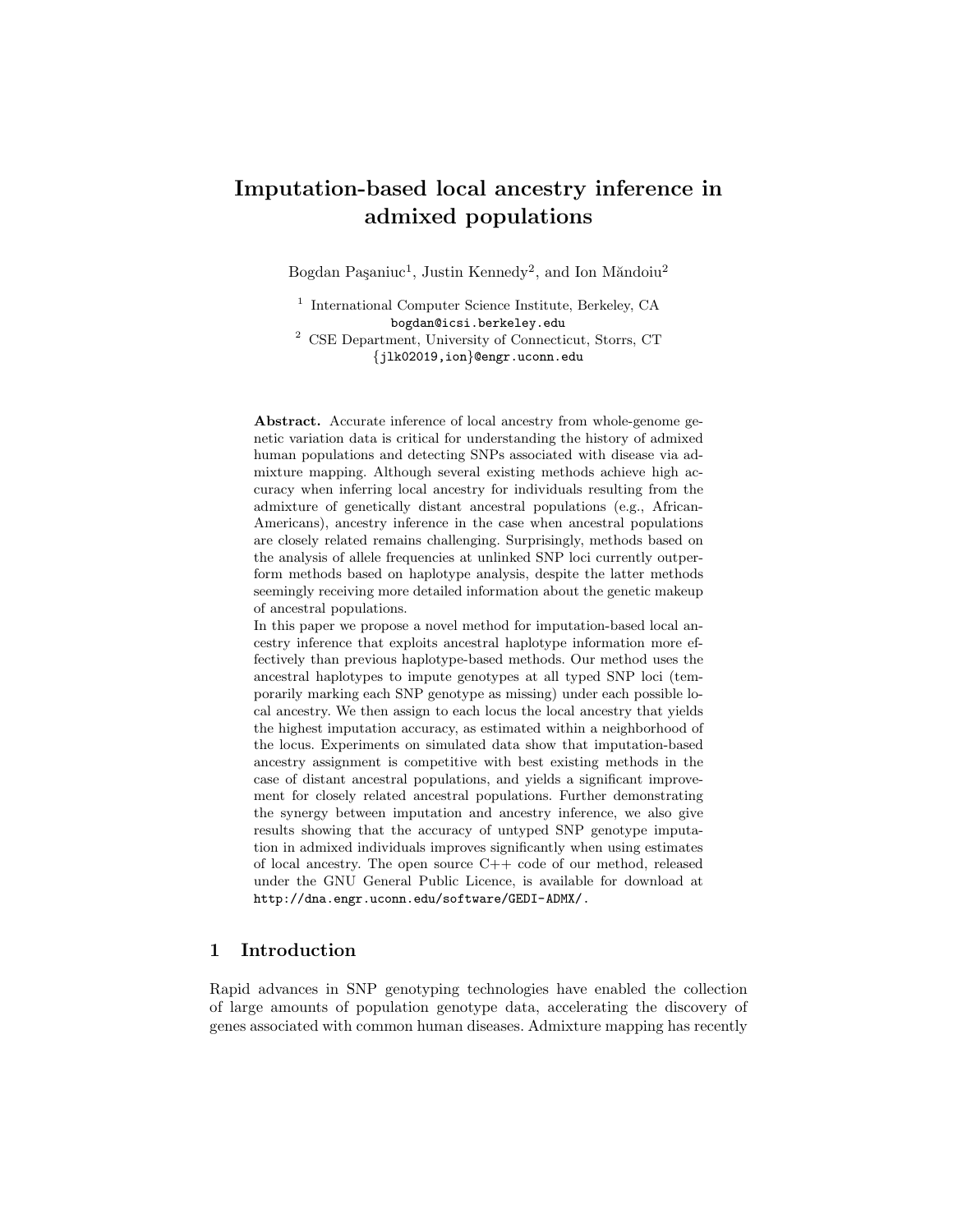emerged as a powerful method for detecting risk factors for diseases that differ in prevalence across populations [12]. This type of mapping relies on genotyping hundreds of thousands of single nucleotide polymorphisms (SNPs) across the genome in a population of recently admixed individuals and is based on the assumption that near a disease-associated locus there will be an enhanced ancestry content from the population with higher disease prevalence. Therefore, a critical step in admixture mapping is to obtain accurate estimates of local ancestry around each genomic locus.

Several methods have been developed for addressing the local ancestry inference problem. Most of these methods use a detailed model of the data in the form of a hidden Markov model, e.g. SABER [19], SWITCH [13], HAPAA [18] but differ in the exact structure of the model and the procedures used for estimating model parameters. A second class of methods estimate the ancestry structure using a window-based framework and aggregate the results for each SNP using a majority vote: LAMP [14] uses an assumption of no recent recombination events within each window to estimate the ancestries, while WINPOP [9] employs a more refined model of recombination events coupled with an adaptive window size computation to achieve increased accuracy. Local ancestry inference methods also differ in the type of information used to make local ancestry inferences. Surprisingly, methods that do not model the linkage disequilibrium (LD) structure between SNPs currently outperform methods that model the LD information extracted from ancestral population haplotypes.

The main contribution of this paper is a novel method for imputationbased local ancestry inference that more effectively exploits LD information. Our method uses a factorial HMMs trained on ancestral haplotypes to impute genotypes at all typed SNP loci (temporarily marking each SNP genotype as missing) under each possible local ancestry. We then assign to each locus the local ancestry that yields the highest imputation accuracy, as assessed using a weighted-voting scheme based on multiple SNP windows centered on the locus of interest. Preliminary experiments on simulated admixed populations generated starting from the four HapMap panels [22] show that imputation-based ancestry inference has accuracy competitive with best existing methods in the case of distant ancestral populations, and is significantly more accurate for closely related ancestral populations. We also give results showing that the accuracy of untyped SNP genotype imputation in admixed individuals improves significantly when taking into account estimates of local ancestry.

## 2 Methods

In this work we consider the inference of locus-specific ancestry in recently admixed populations. We assume that for each admixed individual we are given the genotypes at a dense set of autosomal SNP loci, and seek to infer the two ancestral populations of origin at each genotyped locus. For simplicity we consider only bi-alelic SNPs. For every SNP locus, we denote the major and minor alleles by 0 and 1. A SNP genotype is encoded as the number of minor alleles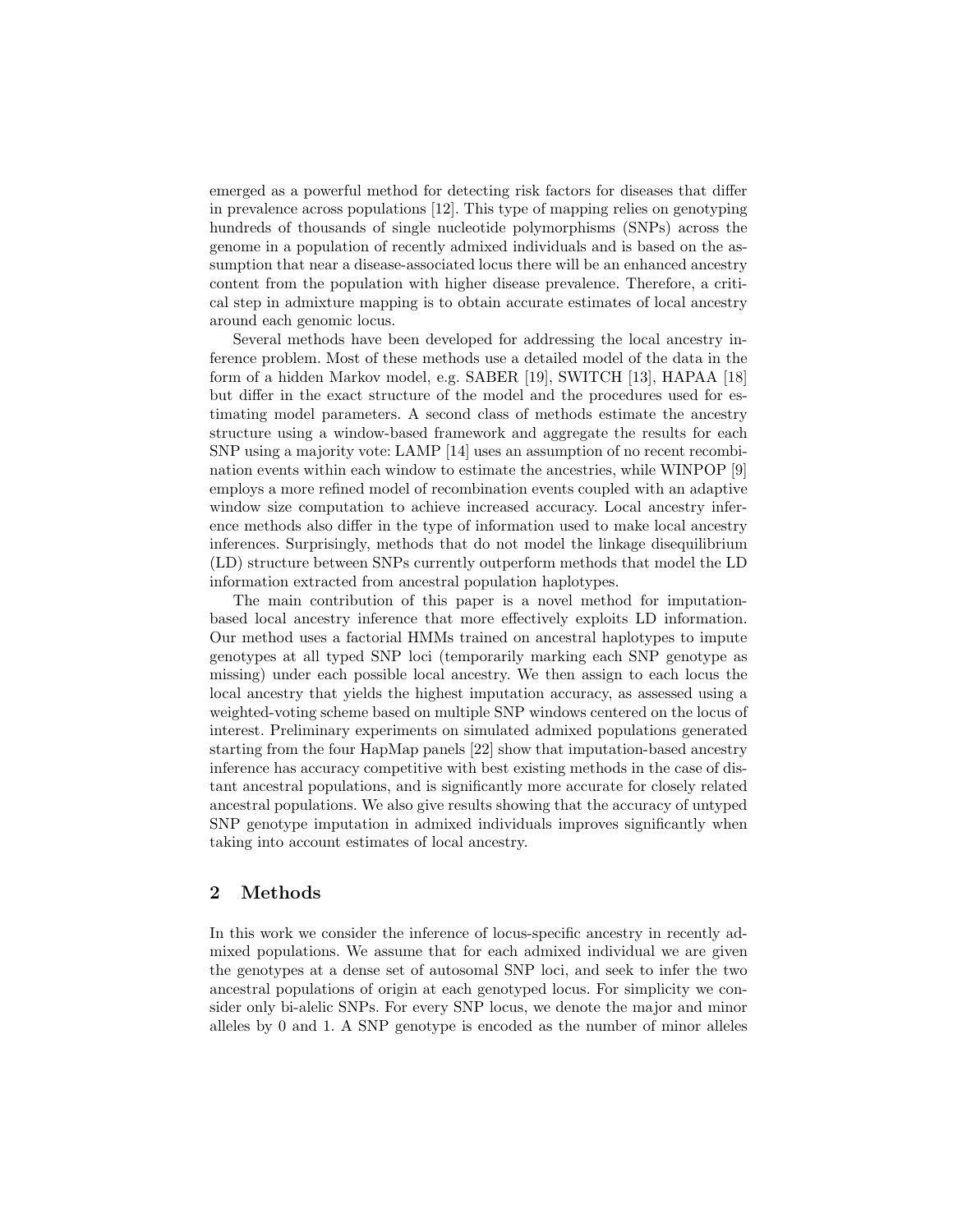

Fig. 1. Factorial HMM model for a multilocus SNP genotype  $(G_1, \ldots, G_n)$  over an n-locus window within which one haplotype is inherited from ancestral population  $\mathcal{P}_k$ and the other from ancestral population  $\mathcal{P}_l$ . For every locus i,  $F_i^k$  and  $H_i^k$  denote the founder haplotype, respectively the allele observed on the haplotype originating from population  $\mathcal{P}_k$ ; similarly,  $F_i^l$  and  $H_i^l$  denote the founder haplotype and observed allele for the haplotype originating from population  $\mathcal{P}_l$ .

at the corresponding locus, i.e., 0 and 2 encode homozygous major and minor genotypes, while 1 denotes a heterozygous genotype.

### 2.1 Genotype imputation within windows with known local ancestry

Various forms of left-to-right HMM models of haplotype diversity in a homogeneous population have been successfully used for numerous genetic data analysis problems including SNP genotype error detection [4], genotype phasing [11,15], testing for disease association  $[6, 16]$ , and imputation of untyped SNP genotypes [5, 7, 8, 15]. In this section we extend the imputation model in [5] to the case of individuals with known mixed local ancestry. Specifically, we assume that, over the set of SNPs considered, the individual has one haplotype inherited from ancestral population  $\mathcal{P}_k$  and the other inherited from ancestral population  $\mathcal{P}_l$ , where  $\mathcal{P}_k$  and  $\mathcal{P}_l$  are known (not necessarily distinct) populations.

Multilocus SNP genotypes of individuals with such mixed ancestry are modeled statistically using a *factorial HMM* (F-HMM) [3] referred to as  $\mathcal{M}_{kl}$  and graphically represented in Figure 1. At the core of the model are two left-to-right HMMs representing haplotype frequencies for the two ancestral populations (dotted boxes in Figure 1). Under these models, a haplotype from population  $\mathcal{P}_i$ ,  $j \in \{k, l\}$  is viewed as a mosaic formed as a result of historical recombination among a set of  $K_i$  founder haplotypes, where  $K_i$  is a population specific parameter (unless specified otherwise, we used  $K_i = 7$  in our experiments).

Formally, for each SNP locus  $i \in \{1, \ldots, n\}$ , we let  $G_i \in \{0, 1, 2\}$  be a random variable representing the genotype at locus *i*,  $H_i^j \in \{0,1\}$  be a random variable representing the allele inherited from population  $\mathcal{P}_j$  at locus i, and  $F_i^j \in \{1, ..., K_j\}$  be a random variable denoting the founder haplotype from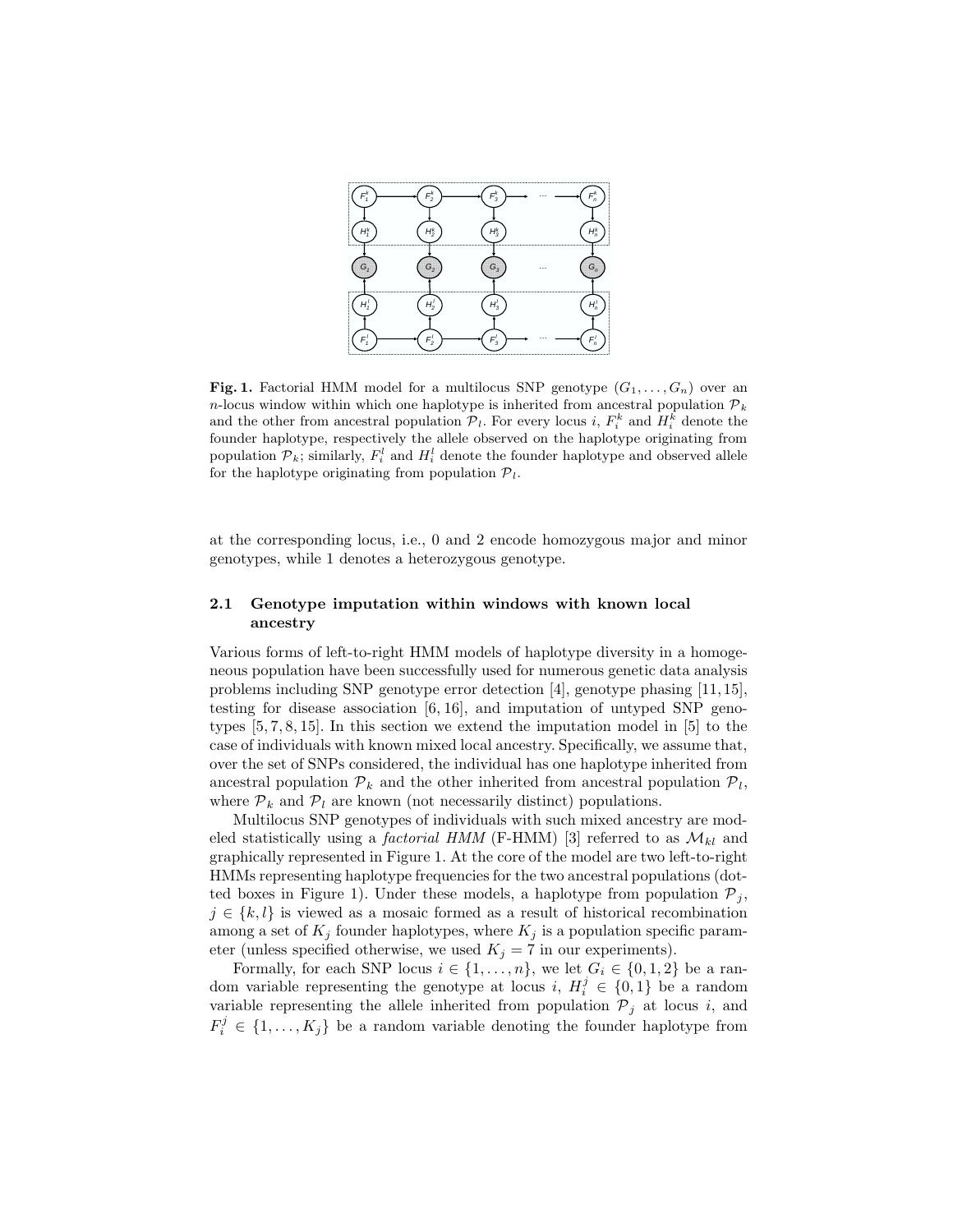which  $H_i^j$  originates. Values taken by these random variables are denoted by the corresponding lowercase letters (e.g.,  $g_i$ ,  $h_i^j$ ,  $f_i^j$ ). The model postulates that for each  $j \in \{k, l\}$ ,  $F_i^j$ ,  $i = 1, ..., n$ , form the states of a first order HMM with emissions  $H_i^j$ . We set  $P(g_i|h_i^k, h_i^l)$  to be 1 if  $g_i = h_i^k + h_i^l$  and 0 otherwise. Model training is completed by separately estimating probabilities  $P(f_1^j)$ ,  $P(f_{i+1}^j|f_i^j)$ , and  $P(h_i^j|f_i^j)$  using the classical Baum-Welch algorithm [1] based on haplotypes inferred from a panel representing each ancestral population  $\mathcal{P}_j$ ,  $j \in \{k, l\}$ . The parameters of the two left-to-right HMMs can alternatively be estimated directly from unphased genotype data using an EM algorithm similar to those in [6,11].

Let  $\mathbf{g} = (g_1, \ldots, g_n)$  be the multilocus genotype of a mixed ancestry individual and let  $\mathbf{g}_{-i} = (g_1, \ldots, g_{i-1}, g_{i+1}, \ldots, g_n)$ . If the individual's SNP genotype at locus i is unknown, it can be imputed based on the model  $\mathcal{M}_{kl}$  by maximizing over *g* ∈ {0, 1, 2}

$$
P_{\mathcal{M}_{kl}}(G_i = g | \mathbf{g}_{-i}) \propto P_{\mathcal{M}_{kl}}(\mathbf{g}[g_i \leftarrow g])
$$
\n(1)

where  $g[g_i \leftarrow g] = (g_1, \ldots, g_{i-1}, g, g_{i+1}, \ldots, g_n)$ . The ancestry inference method described in Section 2.2 temporarily marks as missing and imputes each SNP genotype, and thus requires computing probabilities  $(1)$  for all n SNP loci. This computation can be done efficiently using a forward-backward algorithm, as described below.

For every  $i \in \{1, ..., n\}$ ,  $f_i^k \in \{1, ..., K_k\}$ , and  $f_i^l \in \{1, ..., K_l\}$ , we let  $\mathcal{F}^i_{f^k_i, f^l_i} = P_{\mathcal{M}_{kl}}(g_1, \ldots, g_{i-1}, f^k_i, f^l_i)$ , which we refer to as the *forward probability* associated with the partial multilocus genotype  $(g_1, \ldots, g_{i-1})$  and the pair of founder states  $(f_i^k, f_i^l)$  at locus i. The forward probabilities can be computed using the recurrence:

$$
\mathcal{F}_{f_i^k, f_i^l}^i = P(f_1)P(f_1') \tag{2}
$$
\n
$$
\mathcal{F}_{f_i^k, f_i^l}^i = \sum_{f_{i-1}^k=1}^{K_k} \sum_{f_{i-1}^l=1}^{K_l} \mathcal{F}_{f_{i-1}^k, f_{i-1}^l}^{i-1} \mathcal{E}_{f_{i-1}^k, f_{i-1}^l}^{i-1} (g_{i-1})P(f_i^k|f_{i-1}^k)P(f_i^l|f_{i-1}^l)
$$
\n
$$
= \sum_{f_{i-1}^k=1}^{K_k} P(f_i^k|f_{i-1}^k) \sum_{f_{i-1}^l=1}^{K_l} \mathcal{F}_{f_{i-1}^k, f_{i-1}^l}^{i-1} \mathcal{E}_{f_{i-1}^k, f_{i-1}^l}^{i-1} (g_{i-1})P(f_i^l|f_{i-1}^l) \tag{3}
$$

where

$$
\mathcal{E}_{f_i^k, f_i^l}^i(g_i) = \sum_{\substack{h_i^k, h_i^l \in \{0, 1\} \\ h_i^k + h_i^l = g_i}} P(h_i^k | f_i^k) P(h_i^l | f_i^l)
$$
\n<sup>(4)</sup>

The innermost sum in (3) is independent of  $f_i^k$ , and so its repeated computation can be avoided by replacing (3) with:

$$
\mathcal{C}_{f_{i-1}^k, f_i^l}^i = \sum_{f_{i-1}^l=1}^{K_l} \mathcal{F}_{f_{i-1}^k, f_{i-1}^l}^{i-1} \mathcal{E}_{f_{i-1}^k, f_{i-1}^l}^{i-1}(g_{i-1}) P(f_i^l | f_{i-1}^l)
$$
(5)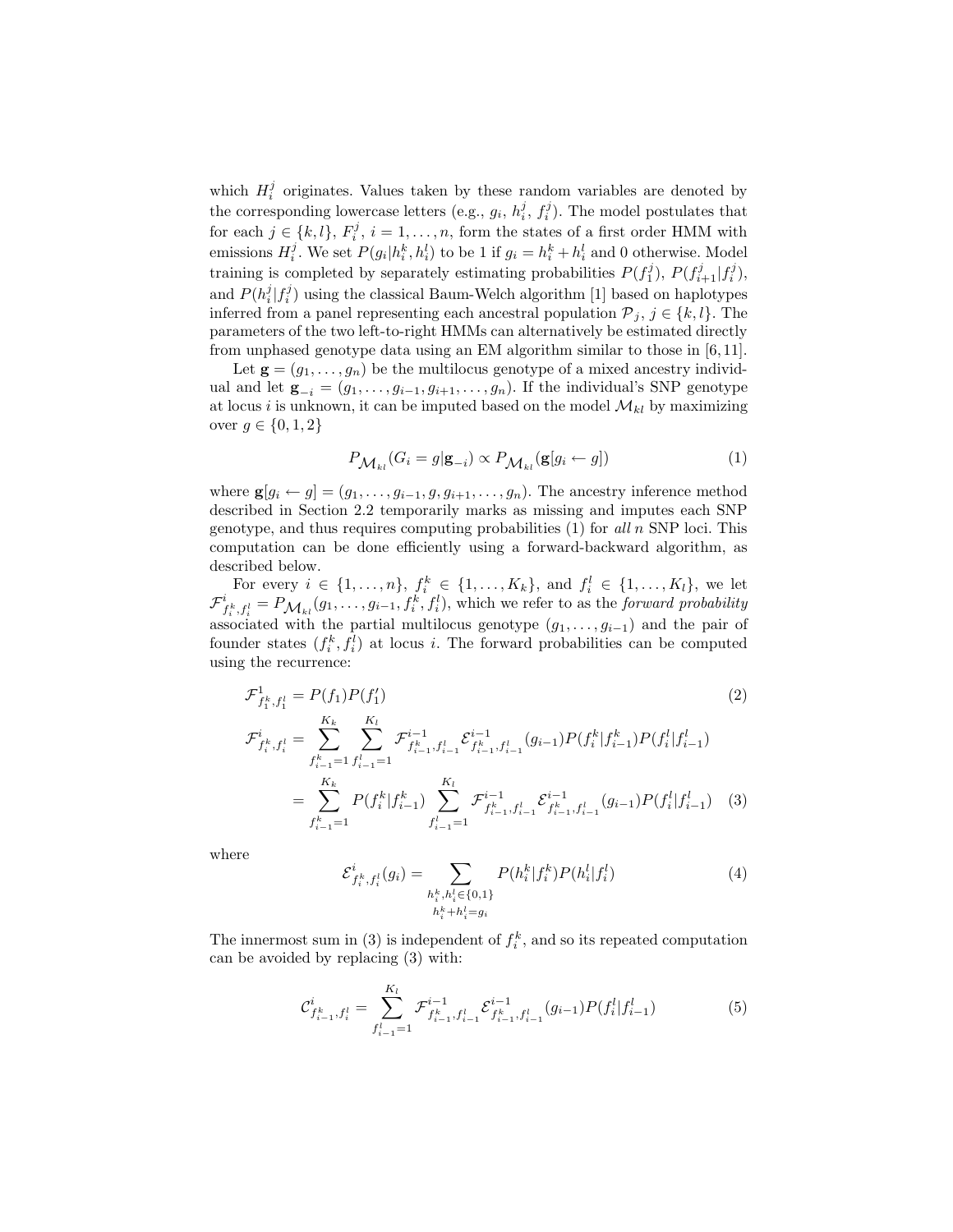$$
\mathcal{F}_{f_i^k, f_i^l}^i = \sum_{f_{i-1}^k=1}^{K_k} P(f_i^k | f_{i-1}^k) \mathcal{C}_{f_{i-1}^k, f_i^l}^i \tag{6}
$$

By using recurrences  $(2)$ ,  $(5)$ , and  $(6)$ , all forward probabilities can be computed in  $O(nK^3)$  time, where *n* is the number of SNP loci and  $K = \max\{K_k, K_l\}.$ 

Backward probabilities  $\mathcal{B}^i_{f_i^k, f_i^l} = P_{\mathcal{M}_{kl}}(f_i^k, f_i^l, g_{i+1}, \ldots, g_n)$  can be computed in  $O(nK^3)$  time using similar recurrences:

$$
\begin{aligned} \mathcal{B}_{f_h^k, f_n^l}^n &= 1\\ \mathcal{D}_{f_{i+1}^k, f_i^l}^i &= \sum_{f_{i+1}^l=1}^{K_l} \mathcal{B}_{f_{i+1}^k, f_{i+1}^l}^{i+1} \mathcal{E}_{f_{i+1}^k, f_{i+1}^l}^{i+1} (g_{i+1}) P(f_{i+1}^l | f_i^l) \\ \mathcal{B}_{f_i^k, f_i^l}^i &= \sum_{f_{i+1}^k=1}^{K_k} P(f_{i+1}^k | f_i^k) \mathcal{D}_{f_{i+1}^k, f_i^l}^i \end{aligned}
$$

After computing forward and backward probabilities, posterior SNP genotype probabilities (1) can be evaluated in  $O(K^2)$  time per SNP locus by observing that:

$$
P_{\mathcal{M}_{kl}}(\mathbf{g}[g_i \leftarrow g]) = \sum_{f_i^k=1}^{K_k} \sum_{f_i^l=1}^{K_l} \mathcal{F}_{f_i^k, f_i^l}^i \mathcal{E}_{f_i^k, f_i^l}^i(g) \mathcal{B}_{f_i^k, f_i^l}^i \tag{7}
$$

Thus, the total time for computing all posterior SNP genotype probabilities is  $O(nK^3)$ .

#### 2.2 Local ancestry inference

Consider an individual coming from an admixture of  $(a$  subset of) of  $N$  ancestral populations  $\mathcal{P}_1, \ldots, \mathcal{P}_N$ . As in previous works [9,13,14,18,19], we view the local ancestry at a locus as an unordered pair of (not necessarily distinct) ancestral populations. The set of possible local ancestries is denoted by  $A = \{kl \mid 1 \leq k \leq \}$  $l \leq N$ .

Our local ancestry inference method is based on two observations: (1) for individuals from recently admixed populations the local ancestry of a SNP locus is typically shared with a large number of neighboring loci, and (2) the accuracy of SNP genotype imputation within such a neighborhood is typically higher when using the factorial HMM model  $\mathcal{M}_{kl}$  corresponding to the correct local ancestry compared to a mis-specified model. These observations suggest using the algorithm in Figure 2 for inferring local ancestry based on imputation accuracy within windows centered at each SNP locus. More precisely, the algorithm assigns to each SNP locus  $i$  the local ancestry that maximizes the average posterior probability for the true SNP genotypes over a window of up to  $2w + 1$ SNPs centered at  $i \ (w \text{ SNPs}$  downstream and w SNPs upstream of  $i$ .

Step 1 of the algorithm requires training  $N$  left-to-right HMMs based on haplotype data using the Baum-Welch algorithm, which takes  $O(nK^2)$  per iteration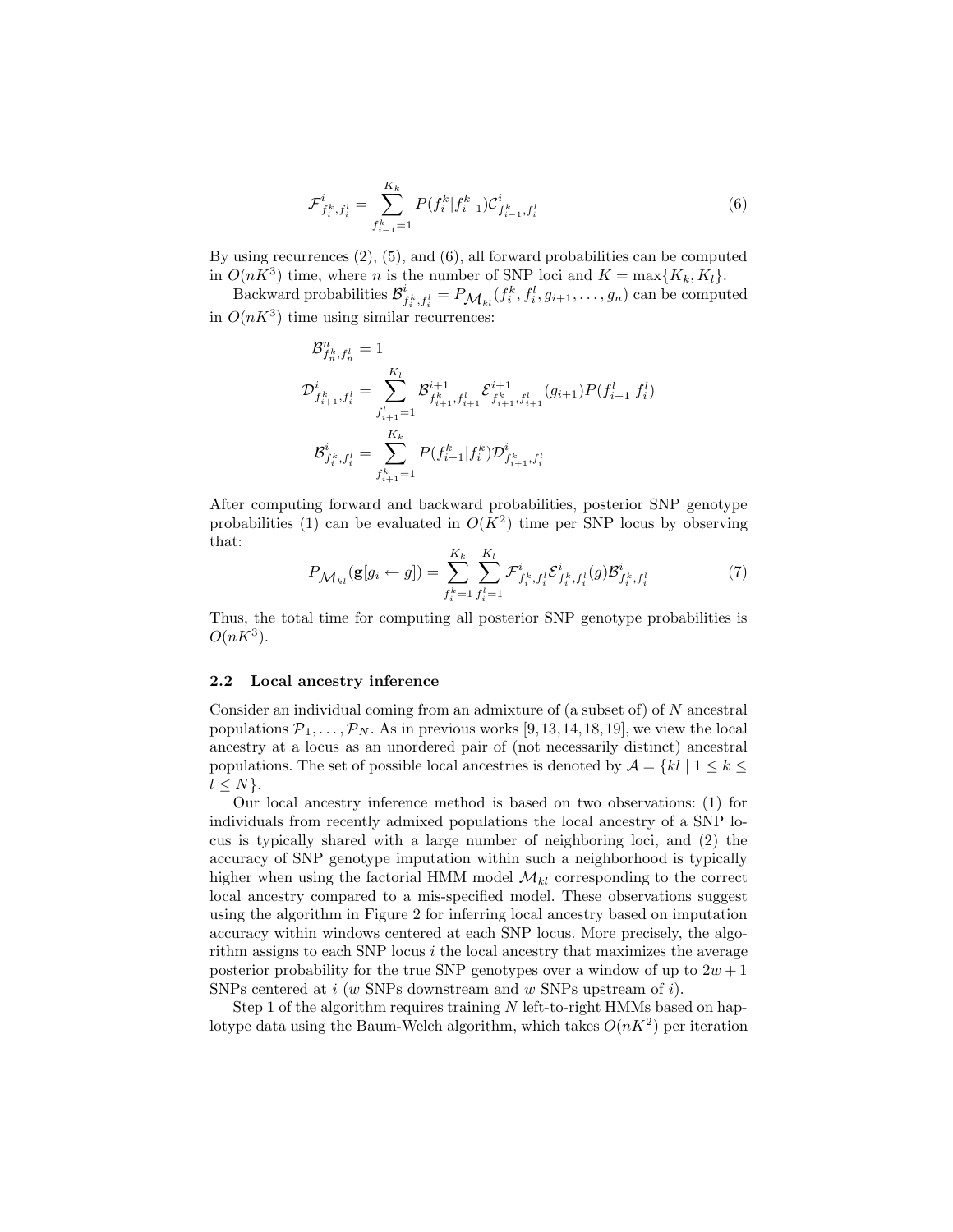**Input:** multilocus genotype  $\mathbf{g} = (g_1, \ldots, g_n)$ , window half-size w, and reference haplotypes for ancestral populations  $\mathcal{P}_1, \ldots, \mathcal{P}_N$ **Output:** inferred local ancestries  $\hat{a}_i \in \mathcal{A}$  for each  $i = 1, \ldots, n$ 

- 1. Train HMM models for each ancestral population and combine them to form factorial HMM models  $\mathcal{M}_{kl}$  for every  $kl \in \mathcal{A}$
- 2. For each locus  $i$ , compute posterior SNP genotype probabilities (Equation 1) under each local ancestry model  $\mathcal{M}_{kl}$
- 3. For each locus  $i = 1, \ldots, n$ ,

$$
\hat{a}_i \leftarrow \operatorname{argmax}_{kl \in \mathcal{A}} \frac{1}{|W_i|} \sum_{j \in W_i} P_{\mathcal{M}_{kl}}(G_i = g_i | \mathbf{g}_{-i})
$$
\n(8)

where  $W_i = \{ \max\{1, i - w\}, \ldots, \min\{n, i + w\} \}$ 

Fig. 2. Single-window imputation-based ancestry inference algorithm.

and typically converges in a small number of iterations. As described in Section 2.1, Step 2 of the algorithm is implemented in  $O(nK^3)$  time for each local ancestry model  $\mathcal{M}_{kl}$ . Once posterior SNP genotype probabilities are computed in Step 2, the window average probabilities required in Step 3 for each local ancestry model  $\mathcal{M}_{kl}$  can be computed in  $O(1)$  per window after precomputing in  $O(n)$ time the sums of posterior probabilities for all prefix sets  $\{1, \ldots, i\}$ . Thus, since the number of possible ancestry models is  $|\mathcal{A}| = O(N^2)$ , the algorithm requires  $O(nK^3N^2)$  time overall.

As previously observed for other window-based methods of local ancestry inference [9, 14], optimal window size selection plays a significant role in the overall estimation accuracy. Window-based methods must balance two conflicting requirements: on one hand, small window sizes may not provide enough information to accurately differentiate between the  $|\mathcal{A}|$  possible local ancestries (particularly when ancestral populations are closely related) and on the other hand, large window sizes lead to more frequent violations of the assumption that local ancestry is uniform within each window. In the case of imputationbased ancestry inference we obtained good results by using a multi-window approach: for each SNP genotype  $g_i$  we run the algorithm of Figure 2 for all  $w \in \{100, 200, \ldots, 1500\}$  and aggregate the results over all windows using a simple weighted voting scheme. Specifically, within each window we assign to each ancestry model  $\mathcal{M}_{kl}$  a weight obtained by dividing the average posterior probability of the true genotypes,  $\frac{1}{|W_i|} \sum_{j \in W_i} P_{\mathcal{M}_{kl}}(G_i = g_i | \mathbf{g}_{-i})$  by the sum of the averages achieved by all local ancestry models, and select for each locus the model with maximum sum of weights over all windows. Preliminary experiments (see Figure 4 and Table 1) suggest that the multi-window strategy yields an average accuracy that is very close to (and, for some admixed populations, better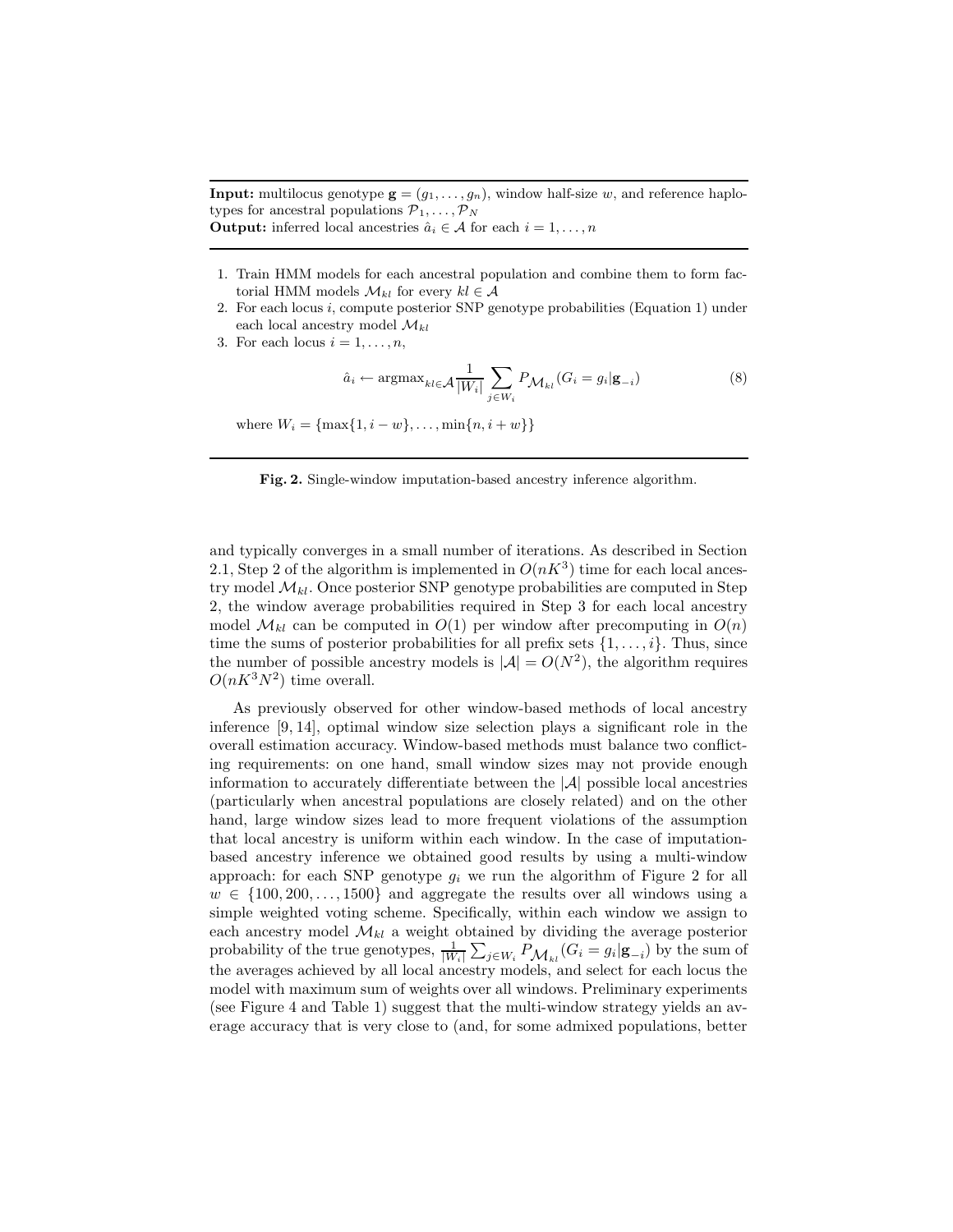

Fig. 3. Percentage of imputation errors (solid line) and unimputed genotypes (dashed line) at varying cutoff thresholds on posterior imputation probability for the WTCCC 1958 birth cohort dataset.

than) the maximum average accuracy achieved by running the single-window algorithm with any window size from the above set.

## 3 Experimental results

In this section we present preliminary results comparing our approach to several state-of-the-art methods for local ancestry inference. We begin with results demonstrating the accuracy of imputation based on the factorial HMM model. In a second set of experiments, we compare our imputation-based algorithm to existing methods for local ancestry inference on admixture datasets simulated starting from the four populations represented in HapMap [22]. Finally, we present results demonstrating the benefit of incorporating accurate local ancestry estimates when performing genotype imputation for admixed individuals.

#### 3.1 SNP genotype imputation in homogeneous populations

To assess the accuracy achieved when imputing missing SNP genotypes based on the factorial HMM model described in Section 2.1, we used the 1,444 individuals of the 1958 birth cohort of the Wellcome Trust Case Control Consortium (WTCCC) [2]. For this homogeneous population imputation was performed using the GEDI package [5], based on a factorial model consisting of two identical left-to-right HMMs trained on CEU panel haplotypes from HapMap. SNP genotype imputation for admixed populations is further discussed in Section 3.3.

The individuals in the 1958 birth cohort were genotyped using the Affymetrix 500K GeneChip Assay. We masked as un-typed and then imputed 1% of the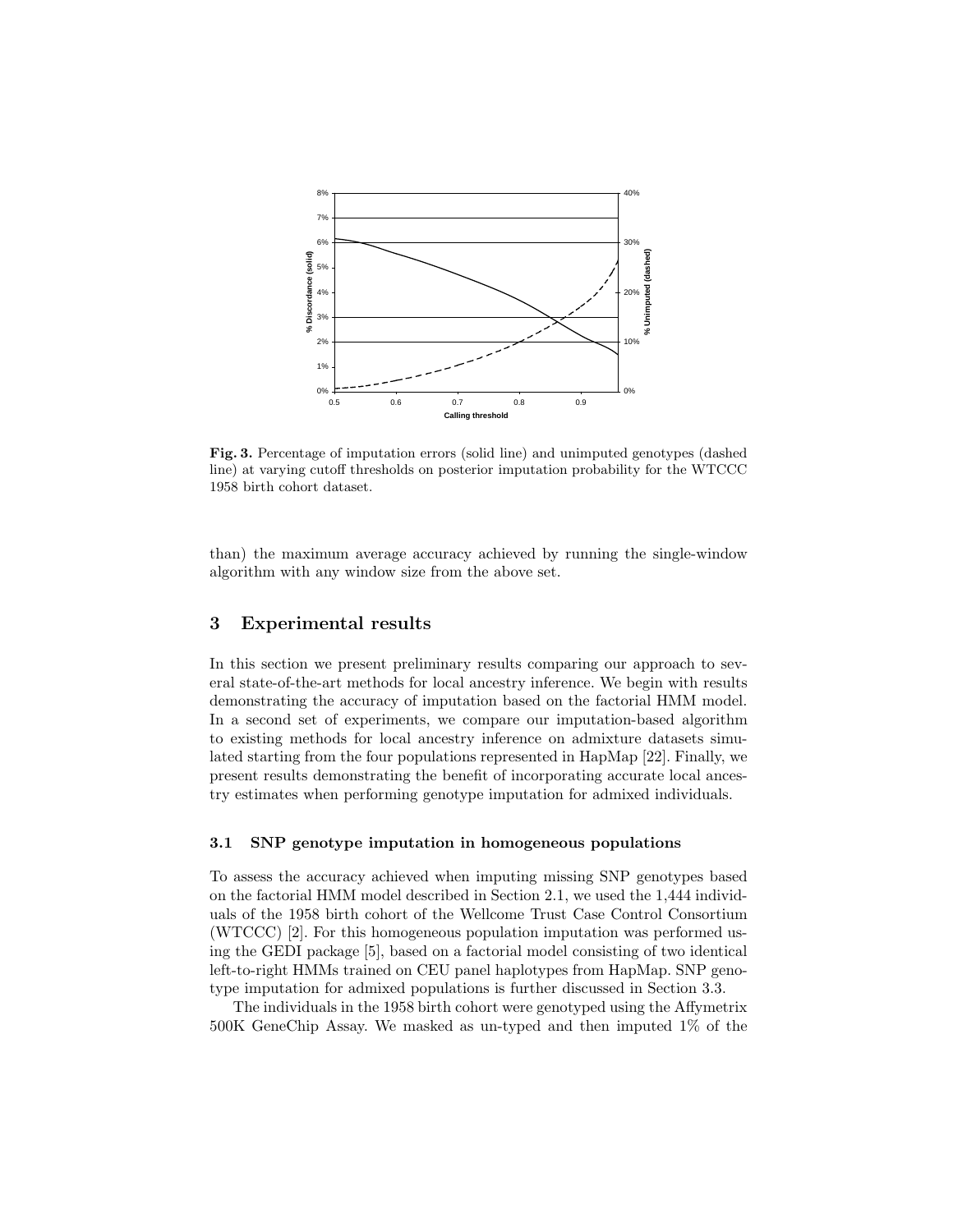SNPs on chromosome 22. We measured the error rate as the percentage of erroneously recovered genotypes from the total number of masked genotypes. Since the model provides the posterior probability for each imputed SNP genotype, one can get different tradeoffs between the error rate and the percentage of imputed genotypes by varying the cutoff threshold on posterior imputation probability. Figure 3 plots the achievable tradeoffs. For example, using a cutoff threshold of 0.95, HMM-based imputation has an error rate of 1.7%, with 24% of the genotypes left un-imputed.

#### 3.2 Inference of local ancestry in admixed populations

The method described in Section 2.2 was implemented in an extension of the GEDI software package [5], referred to as GEDI-ADMX. We compared GEDI-ADMX to several local ancestry inference methods capable of handling genomewide data. Three of the competing methods (SABER [19], SWITCH [13], and HAPAA [18]) are HMM based, while the other two (LAMP [14] and WIN-POP [9]) perform window-based estimation based on genotype data at a set of unlinked SNPs. When comparing various methods for ancestry inference one needs to take into account the fact that different methods use different types of information to make ancestry predictions. LAMP, WINPOP and SWITCH only require information about ancestral allele frequencies, while the other methods require the ancestral genotypes. In addition, HAPAA and GEDI-ADMX use additional information about ancestral haplotypes. Some of the methods also require the number of generations since the admixture process started. In general, we provided each method the maximum amount of information about the admixture process (e.g. number of generations g or the admixture ratio  $\alpha$ ) that it could take into account. Although these parameters can be estimated from genotype data when needed [20], we note that GEDI-ADMX does not require any additional parameters besides the ancestral haplotypes.

Experiments were performed on simulated admixtures using as ancestral populations the four HapMap [22] panels: Yoruba people from Ibadan Nigeria (YRI), Japanese from the Tokyo area (JPT), Han Chinese from Beijing (CHB) and Utah residents with northern European ancestry (CEU). We simulated admixtures for each of the YRI-CEU, CEU-JPT, and JPT-CHB pairs of populations as follows: we started the simulation by joining a random set of  $\alpha \times n$  individuals from the first population and  $(1 - \alpha) \times n$  individuals from the second population. Within the merged panel we simulated  $g$  generations of random mating with a mutation and recombination rate of 10−<sup>8</sup> per base pair per generation. We used only the 38,864 SNPs located on Chromosome 1 found on the Affymetrix 500K GeneChip Assay. For these simulations we used  $n = 2000$ ,  $q = 7$  and  $\alpha = 0.2$  as it roughly corresponds to the admixture history of the African American population [10, 17, 21]. Our simulations result in an admixed population with known local ancestry. Each of the evaluated methods infers an ancestry estimate for every SNP genotype; we measure the accuracy as the fraction of SNP genotypes for which the correct ancestry is inferred.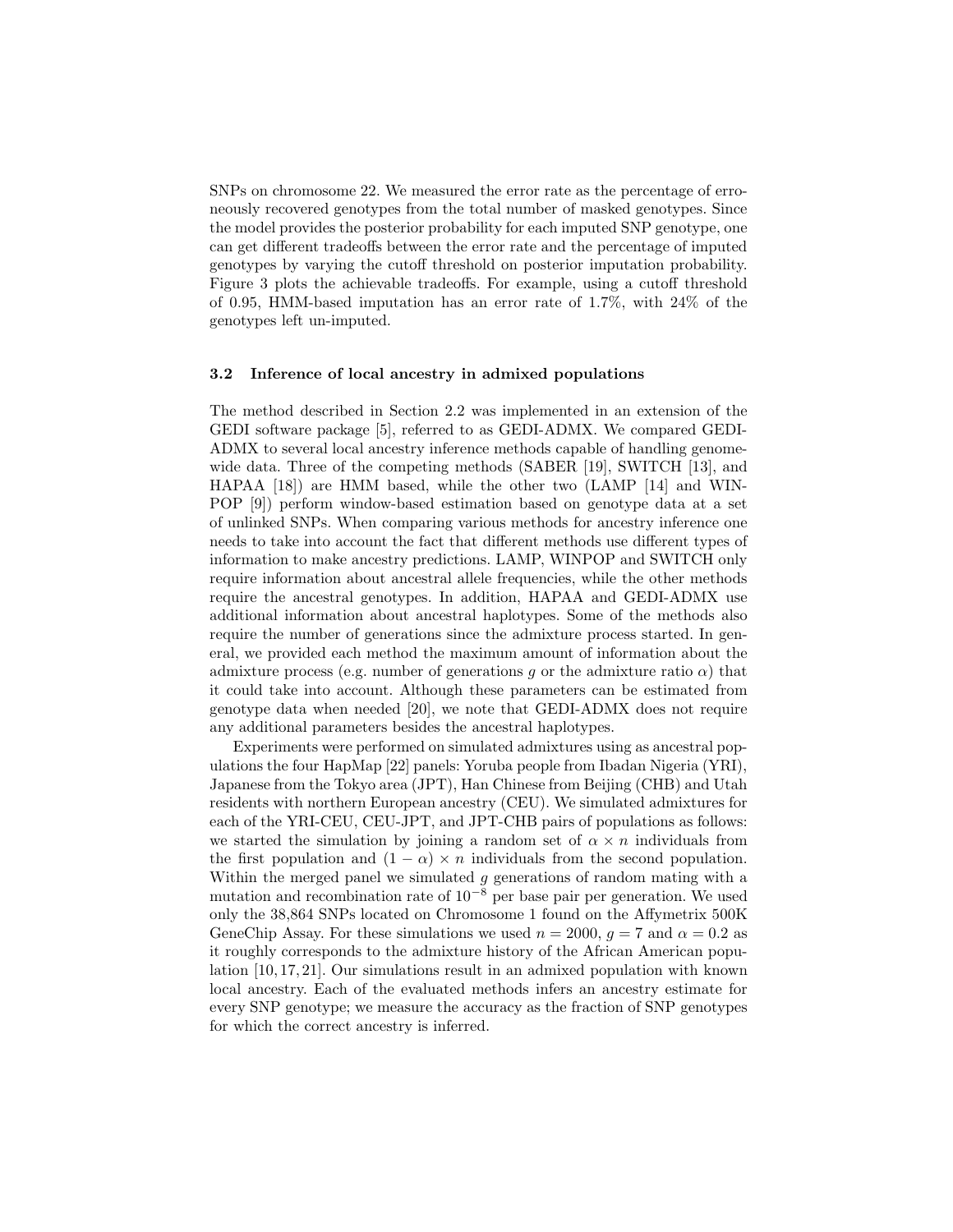

Fig. 4. Accuracy of local ancestry estimates obtained by GEDI-ADMX on the three HapMap admixtures using a single window of varying size.

Effect of window size on the local ancestry estimates. Figure 4 plots the accuracy of the local ancestry prediction of GEDI-ADMX on the HapMap admixtures for different window sizes. As expected, the accuracy initially increases with window size for all three datasets, since more information is available to differentiate between ancestry models. However, very large window sizes lead to more violations in the assumption of uniform ancestry within each window, overshadowing these initial benefits. As previously reported in other windowbased methods [9,14] we also notice that the best window size employed by our method for the three datasets is correlated with the genetic distance between ancestral populations as closer ancestral populations require longer window size for accurate predictions. Finally, we notice that the combined multi-window approach described in Section 2.2 achieves accuracy close to the best window size for the YRI-CEU and CEU-JPT admixtures and better than any window size for the JPT-CHB admixture (see Table 1). All remaining results were obtained using the multi-window approach.

Effect of number of founders on local ancestry inference accuracy and runtime scalability. An important parameter of the HMM models used to represent the LD in ancestral populations is the number of founder haplotypes K. As discussed in Section 2.2, the runtime of the algorithms grows asymptotically with the cube of  $K$ , which renders the use of very large values of  $K$  impractical. Using very large values of  $K$  may also be problematic when the number of training haplotypes is limited, due to model overfitting. On the other hand, HMMs with very few founder haplotypes have a limited ability of capturing LD patterns in the ancestral populations, and is expected to lead to poor accuracy.

To assess these potentially complex tradeoffs between runtime and accuracy we run GEDI-ADMX on the CEU-JPT dataset using for both ancestral popula-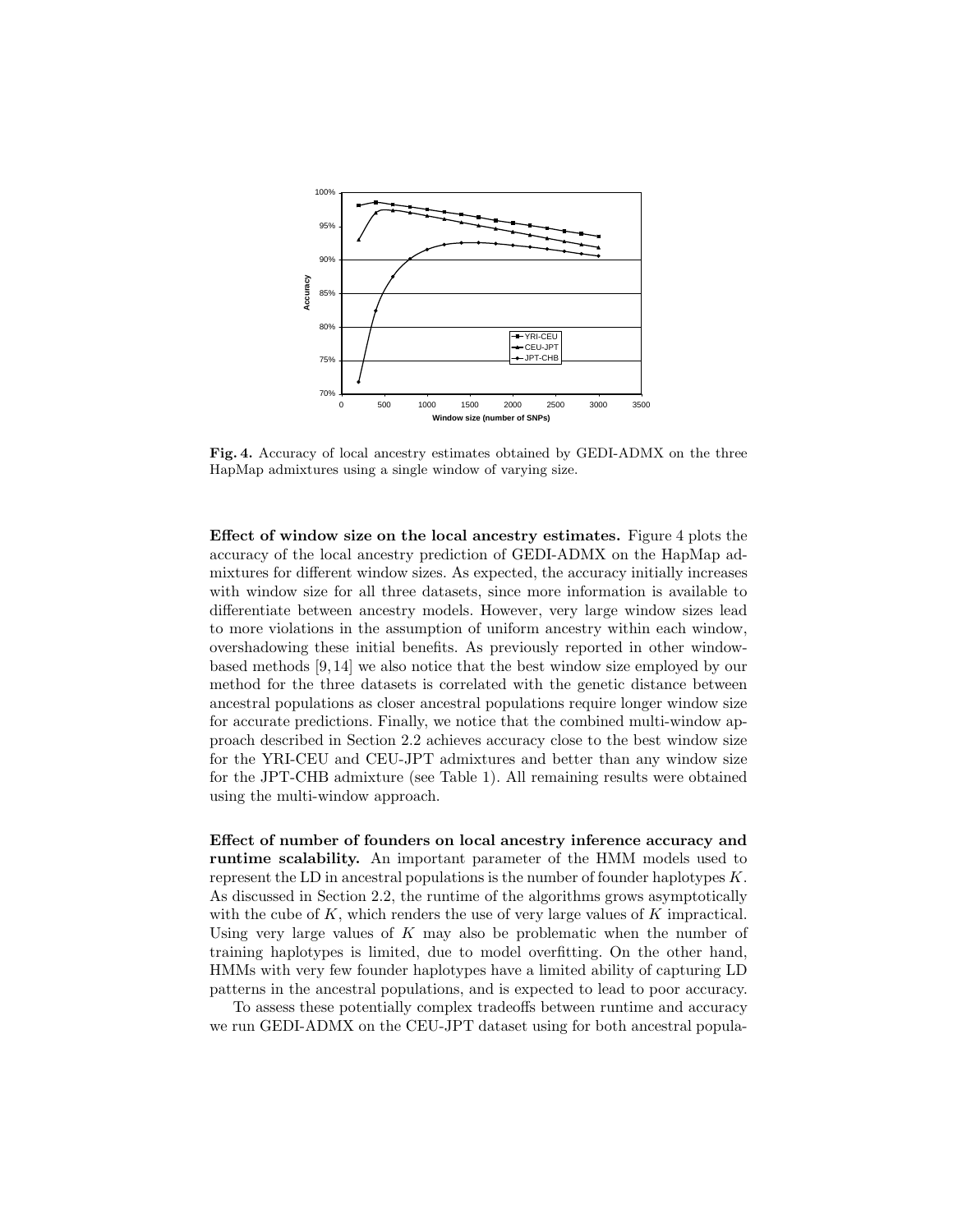

Fig. 5. GEDI-ADMX accuracy (solid line) and runtime (dashed line) for varying values of the number K of HMM founder haplotypes on the CEU-JPT dataset, consisting of  $n = 38,864$  SNPs on Chromosome 1.

tions a number of founder haplotypes  $K$  varied between 1 and 10. The accuracy and runtime achieved by GEDI-ADMX for each value of  $K$  are plotted in Figure 5. Since for  $K = 1$  our HMM model degenerates into a simple multinomial i.i.d. model that captures allele frequency at each SNP but completely ignores LD, it is not surprising that ancestry inference accuracy is relatively poor (about 78%). For  $K = 2$  accuracy improves significantly (to 93.5%), as the model is now able to represent pairwise LD between adjacent SNPs. As  $K$  is further increased, the model can capture more of the longer range LD, leading to further accuracy improvements. However, improvements in accuracy are quickly diminishing, with only  $1\%$  accuracy improvement achieved when increasing K from 3 to 10.

Although for small values of  $K$  lower order terms make the runtime growth in Figure 5 appear sub-cubic, the asymptotic cubic growth is already apparent for the largest tested values of K. For remaining experiments we used  $K = 7$ since this setting achieves a good tradeoff between runtime and accuracy.

Comparison with other methods. Table 1 presents accuracies achieved by the six compared methods on the three simulated HapMap admixtures. We note that GEDI-ADMX achieves similar accuracy to the best performing methods on the YRI-CEU and CEU-JPT admixture, while yielding a significant improvement in accuracy for the JPT-CHB dataset. Indeed, on the JPT-CHB admixture our method achieves an accuracy of 94.0%, which is an increase of more than 11% over the second best performing method WINPOP. Table 1 also reports an upper-bound on the maximum accuracy that can be obtained by methods that do not model the linkage disequilibrium (LD) between SNPs, computed as described in [9]. Notably, GEDI-ADMX accuracy on the JPT-CHB dataset exceeds the upper-bound for methods that do not model the LD. This underscores the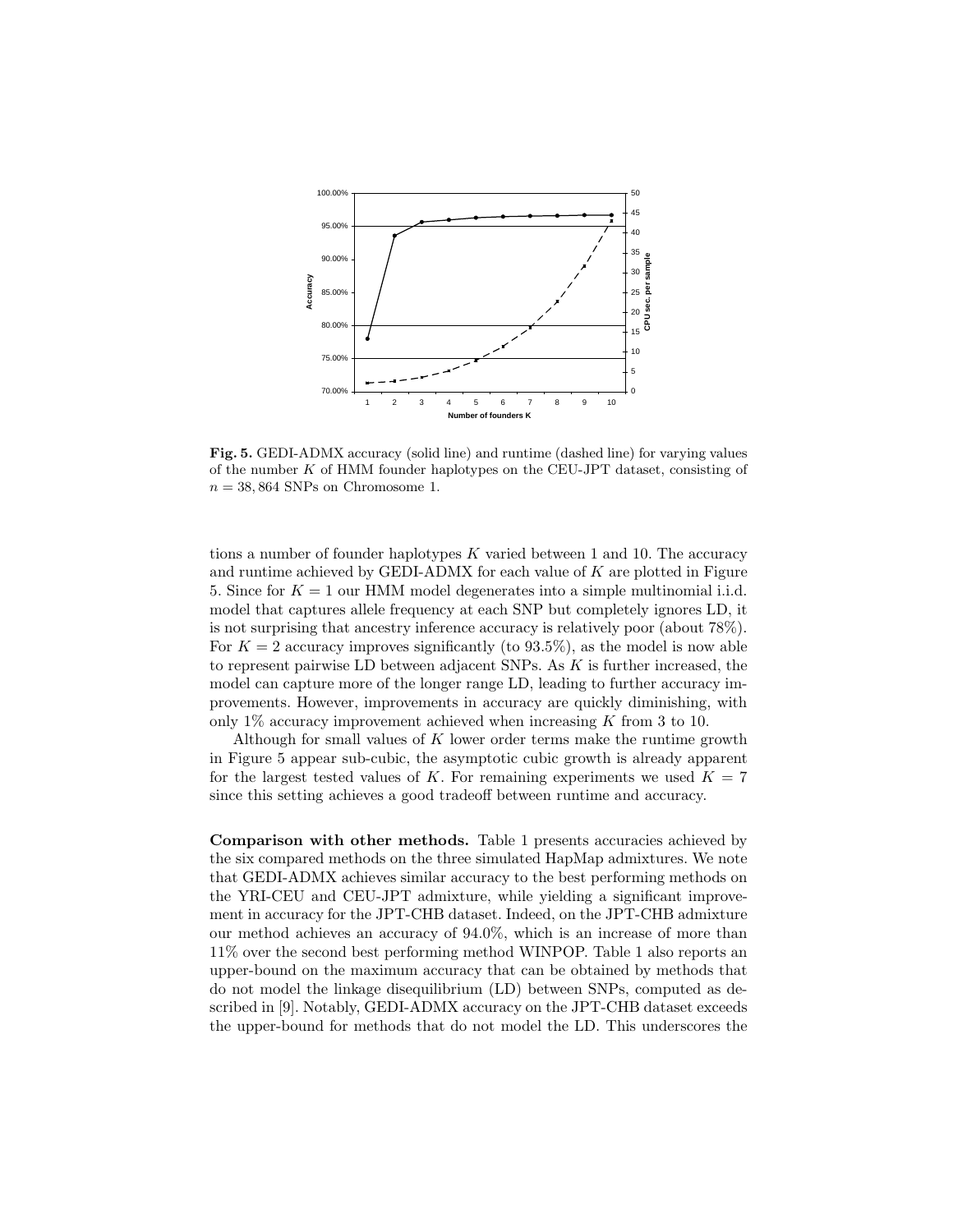| Method                |      | YRI-CEU CEU-JPT JPT-CHB |      |
|-----------------------|------|-------------------------|------|
| SABER.                | 89.4 | 85.2                    | 68.2 |
| <b>HAPAA</b>          | 93.7 | 88.2                    | 72.0 |
| <b>SWITCH</b>         | 97.8 | 94.8                    | 74.8 |
| <b>LAMP</b>           | 94.8 | 93.0                    | 65.8 |
| <b>WINPOP</b>         | 98.0 | 95.9                    | 82.8 |
| Upper Bound(no $LD$ ) | 99.9 | 99.6                    | 91.9 |
| <b>GEDI-ADMX</b>      | 97.5 | 96.5                    | 94.0 |

Table 1. Percentage of correctly recovered SNP ancestries on three HapMap admixtures with  $\alpha = 0.2$ .

| Method           |       |      | YRI-CEU CEU-JPT JPT-CHB |
|------------------|-------|------|-------------------------|
| $GEDI-1-PopAvg.$ | 12.79 | 6.67 | 3.81                    |
| GEDI-2-Pop       | 7.31  | 3.90 | 3.02                    |
| <b>GEDI-ADMX</b> | 4.34  | 2.81 | 2.74                    |

Table 2. Imputation error rate, in percents, on three HapMap simulated admixtures with  $\alpha = 0.5$ .

importance of exploiting ancestral haplotypes when performing local ancestry inference for admixtures of closely related populations.

#### 3.3 SNP genotype imputation in admixed populations

In this section we present results that further demonstrate the synergy between SNP genotype imputation and local ancestry inference in admixed population. More specifically, we focus on assessing the utility of inferring locus-specific ancestries when performing imputation of genotypes for untyped SNPs.

For this experiment we generated three admixtures, corresponding to the YRI-CEU, CEU-JPT and JPT-CHB pairs of HapMap populations, using the same simulation procedure as described in Section 3.2 with parameters of  $n =$ 2000,  $\alpha = 0.5$  and  $g = 10$ . We randomly chose 10% of the SNPs as untyped and we masked them from all the individuals in the admixture. We first ran GEDI-ADMX using unmasked SNP genotypes to infer local ancestries as described in Section 2.2. We then imputed masked genotypes using the model in Section 2.1 based on the ancestry inferred for the adjacent unmasked SNPs. We measured the error rate of the imputation procedure as the percentage of genotypes inferred erroneously (using no cutoff threshold on posterior imputation probability). To establish a baseline for the comparison, we also performed imputation using the GEDI package [5], based on a factorial model similar to that in Section 2.2 except that it consists of two identical left-to-right HMMs trained on either (1) panel haplotypes for only one of the ancestral populations (GEDI-1-Pop), respectively on (2) a haplotype list obtained by merging the panel haplotypes of the two ancestral populations (GEDI-2-Pop).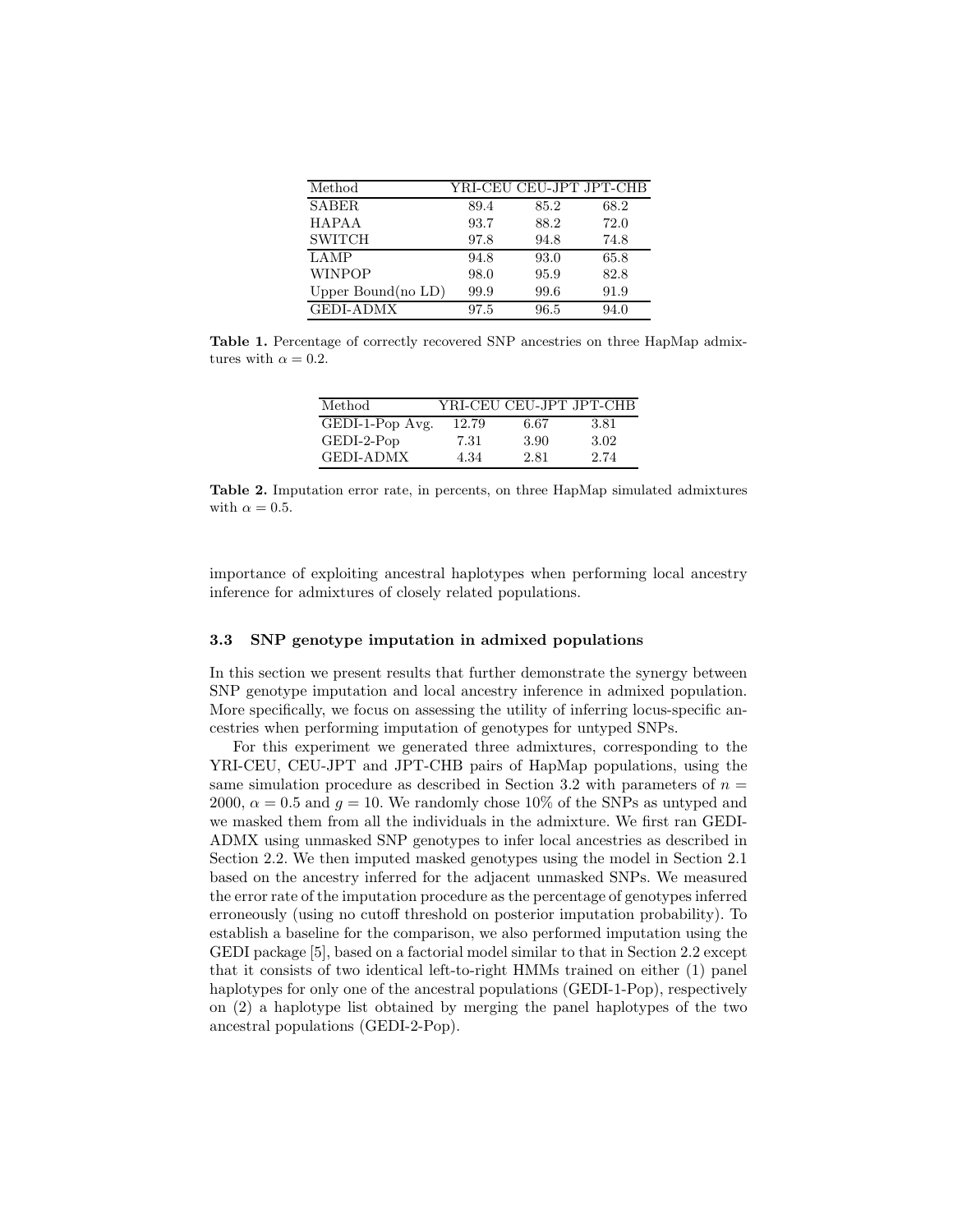Table 2 shows the imputation accuracy achieved by the three compared methods. As expected, there is a large decrease in error rate when switching from using only one panel of ancestral haplotypes to using the combined panel consisting of haplotypes from both populations. Performing imputation based on the local ancestry inferred by GEDI-ADMX yields further improvements in accuracy. Accuracy gains are largest when admixed populations are distant (e.g. YRI-CEU).

## 4 Discussion

In this paper we propose a novel algorithm for imputation-based local ancestry inference. Experiments on simulated data show that our method exploits ancestral haplotype information more effectively than previous methods, yielding consistently accurate estimates of local ancestry for a variety of admixed populations. Indeed, our method is competitive with best existing methods in the case of admixtures of two distant ancestral populations, and is significantly more accurate than previous methods for admixtures of closely related populations such as the JPT and CHB populations from HapMap. We also show that accurate local ancestry estimates lead to improved accuracy of untyped SNP genotype imputation for admixed individuals.

In ongoing work we are exploring methods that iteratively alternate between rounds of imputation-based ancestry inference and ancestry-based imputation for further improvements in accuracy. We are also conducting experiments to characterize the accuracy of our imputation-based local ancestry inference methods in the case of admixtures of more than two ancestral populations.

### Acknowledgments

BP was supported by NSF grant 0713254. IM and JK were supported in part by NSF CAREER award IIS-0546457 and NSF award DBI-0543365. This study makes use of data generated by the Wellcome Trust Case Control Consortium. A full list of the investigators who contributed to the generation of the data is available from www.wtccc.org.uk. Funding for the project was provided by the Wellcome Trust under award 076113.

## References

- 1. L.E. Baum, T. Petrie, G. Soules, and N. Weiss. A maximization technique occurring in the statistical analysis of probabilistic functions of Markov chains. Ann. Math. Statist., 41:164–171, 1970.
- 2. The Wellcome Trust Consortium. Genome-wide association study of 14,000 cases of seven common diseases and 3,000 shared controls. Nature, 447:661–678, 2007.
- 3. Z. Ghahramani and M.I. Jordan. Factorial hidden Markov models. Mach. Learn., 29(2-3):245–273, 1997.
- 4. J. Kennedy, I.I. Măndoiu, and B. Paşaniuc. Genotype error detection using hidden markov models of haplotype diversity. Journal of Computational Biology, 15(9):1155–1171, 2008.